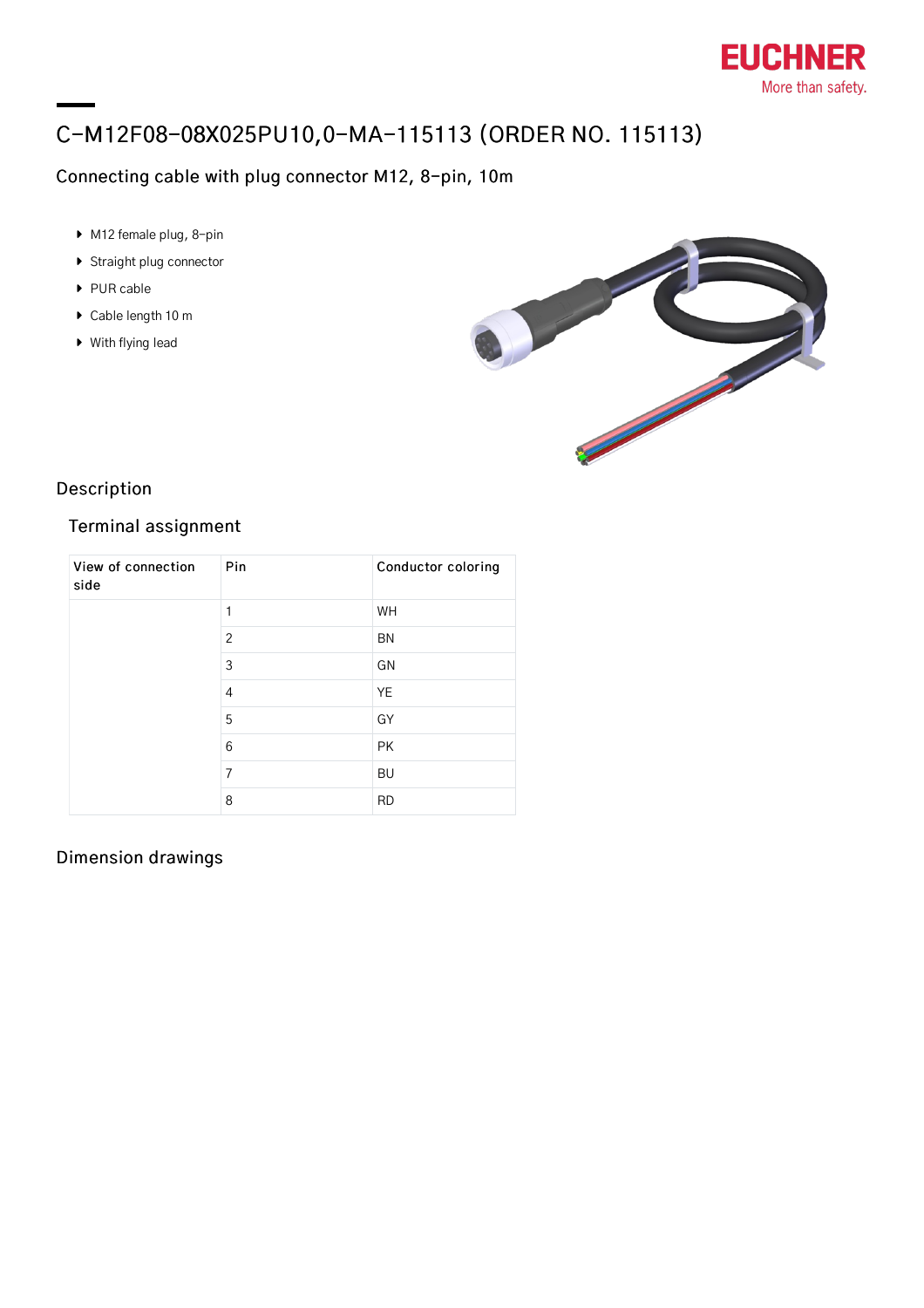

# Connection examples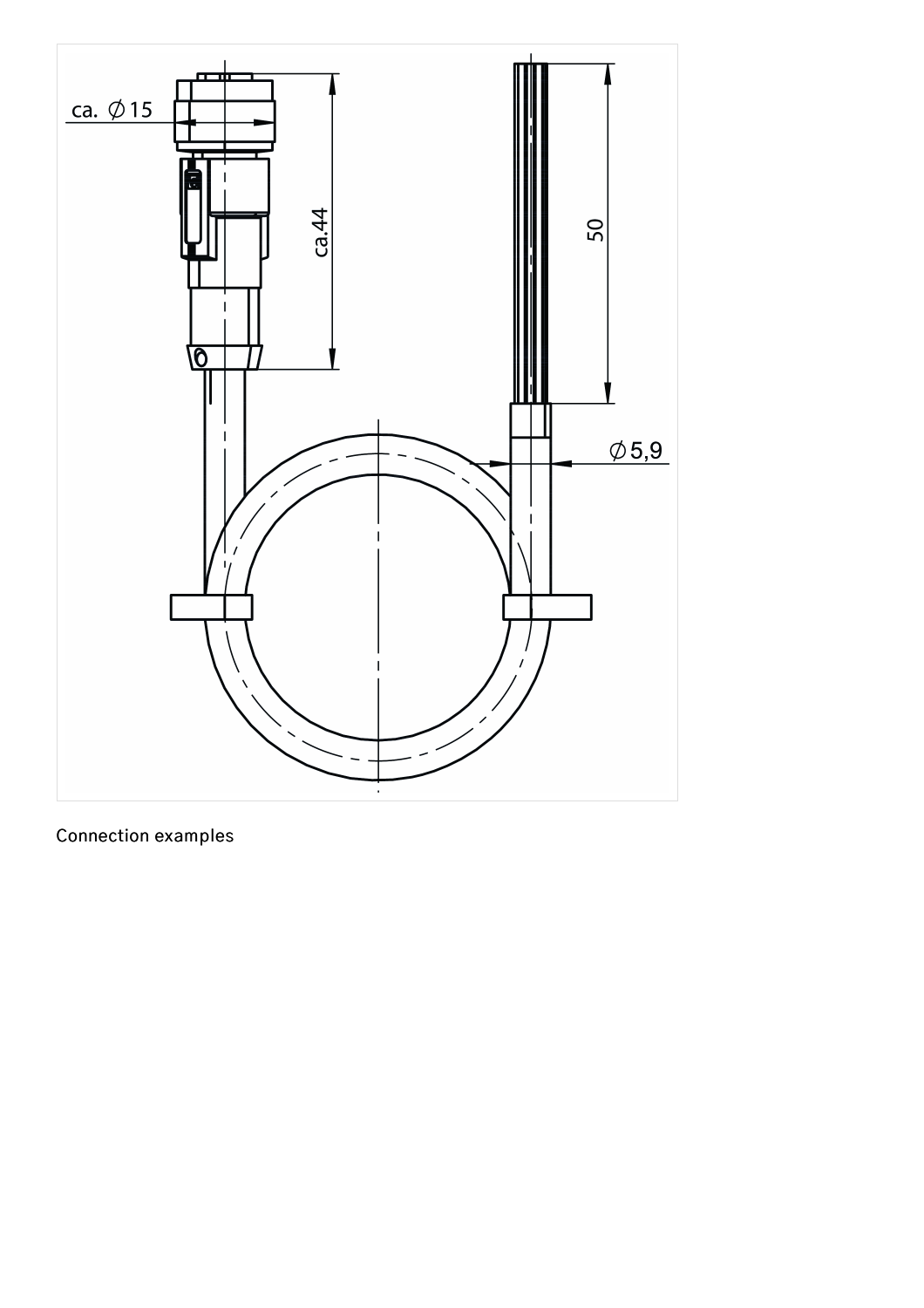

# Technical data

Approvals



### Electrical connection ratings

Nominal current

| at 25 °C 2 A                                    |              |
|-------------------------------------------------|--------------|
|                                                 | Connection 1 |
| Degree of contamination according to EN 60664-1 | -3           |

#### Mechanical values and environment